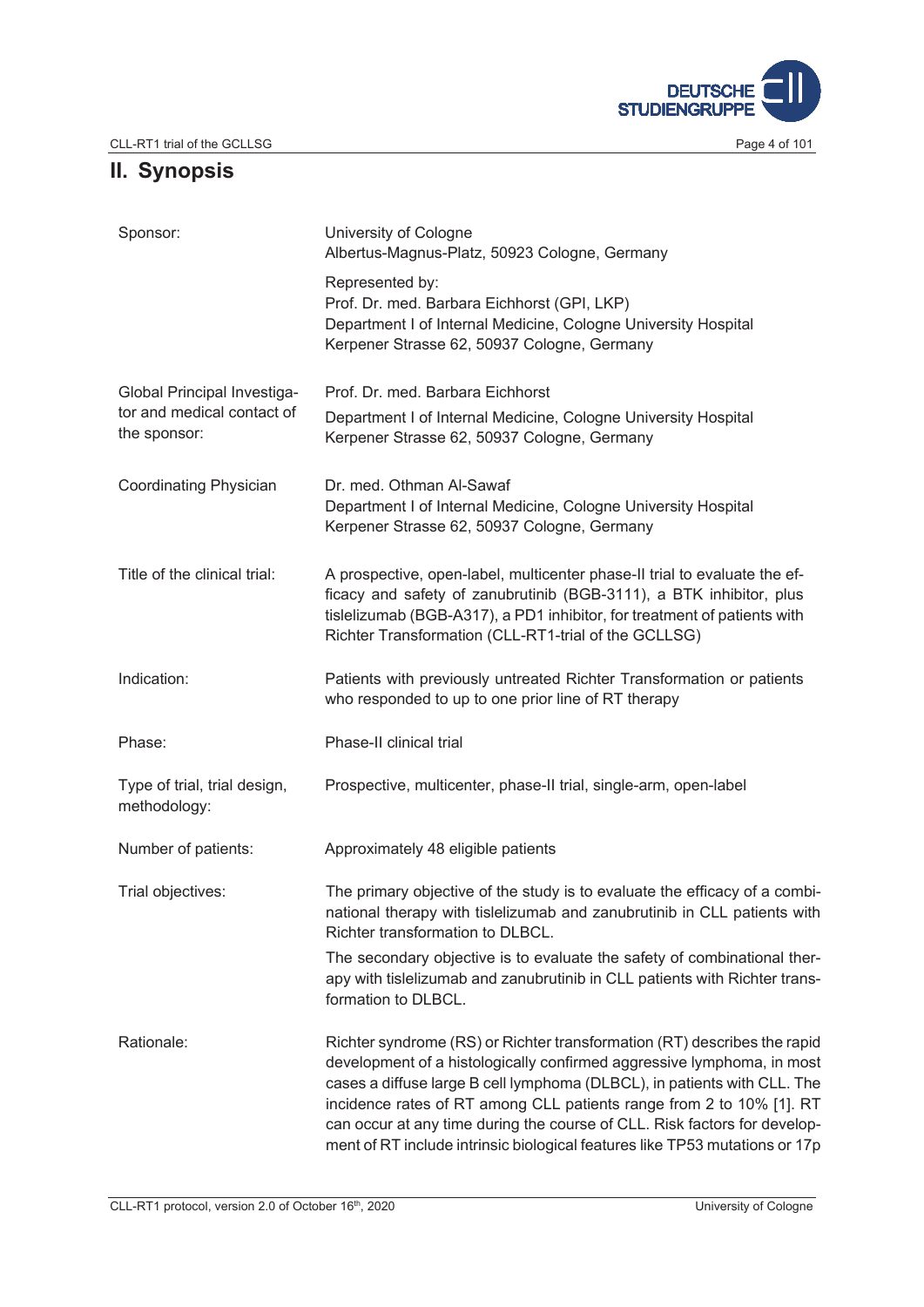

deletions as well as therapy-related factors as exposure to purine analogues like fludarabine [2]. However, up to one third of patients with RT are treatment naïve CLL patients [3].

RT patients have a very poor prognosis with a median OS of 6-8 months. There is no established standard of care for RT and most patients are treated comparably to de-novo DLBCL patients with chemoimmunotherapies like R-CHOP or R-DHAP. Given the poor prognosis, fit patients are considered for allogenic transplantation once they respond to therapy. However, as CLL is a disease of the elderly with a median age of 72 years, most patients with RT are not fit enough to undergo allogenic transplantation.

The advent of a variety of novel antibodies and targeted drugs allows for new therapeutic approaches to address the unmet clinically need for a better care for RT patients.

Zanubrutinib (BGB-3111) is an orally bioavailable selective, irreversible inhibitor of Bruton's tyrosine kinase (BTK) that is currently developed in a variety of B-cell malignancies, including CLL and DLBCL. BTK is a wellestablished target for CLL treatment, as its inhibition by currently licensed agents like ibrutinib disrupts the BCR-dependent survival and proliferation of CLL cells. Pleiotropic effects of ibrutinib lead to distinct toxicities, particularly bleeding events and arrhythmia. Zanubrutinib is suggested to be more selective than ibrutinib and have less off target effects on other kinases like EGFR, JAK3 or ITK. Preclinical as well as early clinical data indicate that zanubrutinib has less side effects and a more favorable pharmacokinetic and pharmacodynamic profile [4].

Tislelizumab (BGB-A317) is a humanized IgG4 variant monoclonal antibody with no Fc gamma receptor binding that targets the programmed cell death-1 (PD-1) receptor. Expression of PD-1 is a mechanism by which malignant cells evade the immune system response. By blocking the interaction between PD-1 and its ligands, T-cells are allowed to recognize and kill tumor cells. So far, tislelizumab has shown clinical activity in a variety of tumors and is currently being tested in solid as well as hematological malignancies. A recent phase Ib trial has shown a manageable toxicity profile of the combination of zanubrutinib and tislelizumab in different b-cell malignancies [5].

Given that high PD-1 expression has been observed in patients with lymphoid malignancies, checkpoint inhibitors are promising candidates for treatment of RT. Previous data have shown that effective eradication of DLBCL cells in the bone marrow of RT patients can be achieved with single-agent PD-1 inhibitors [6]. However, persistence of CLL infiltration was observed as well, which suggests that a combinational approach might be indicated for effective treatment.

Currently, two trials are testing combinational approaches with nivolumab, a PD-1 inhibitor, plus ibrutinib and early interim analyses showed good response rates in pre-treated patients with RT [7, 8]. Moreover, single agent BTK inhibition has shown activity in RT [9-11]. Taken together, preclinical as well as early clinical data provide a good rationale to investigate on a combination of PD-1 inhibition plus BTK inhibition in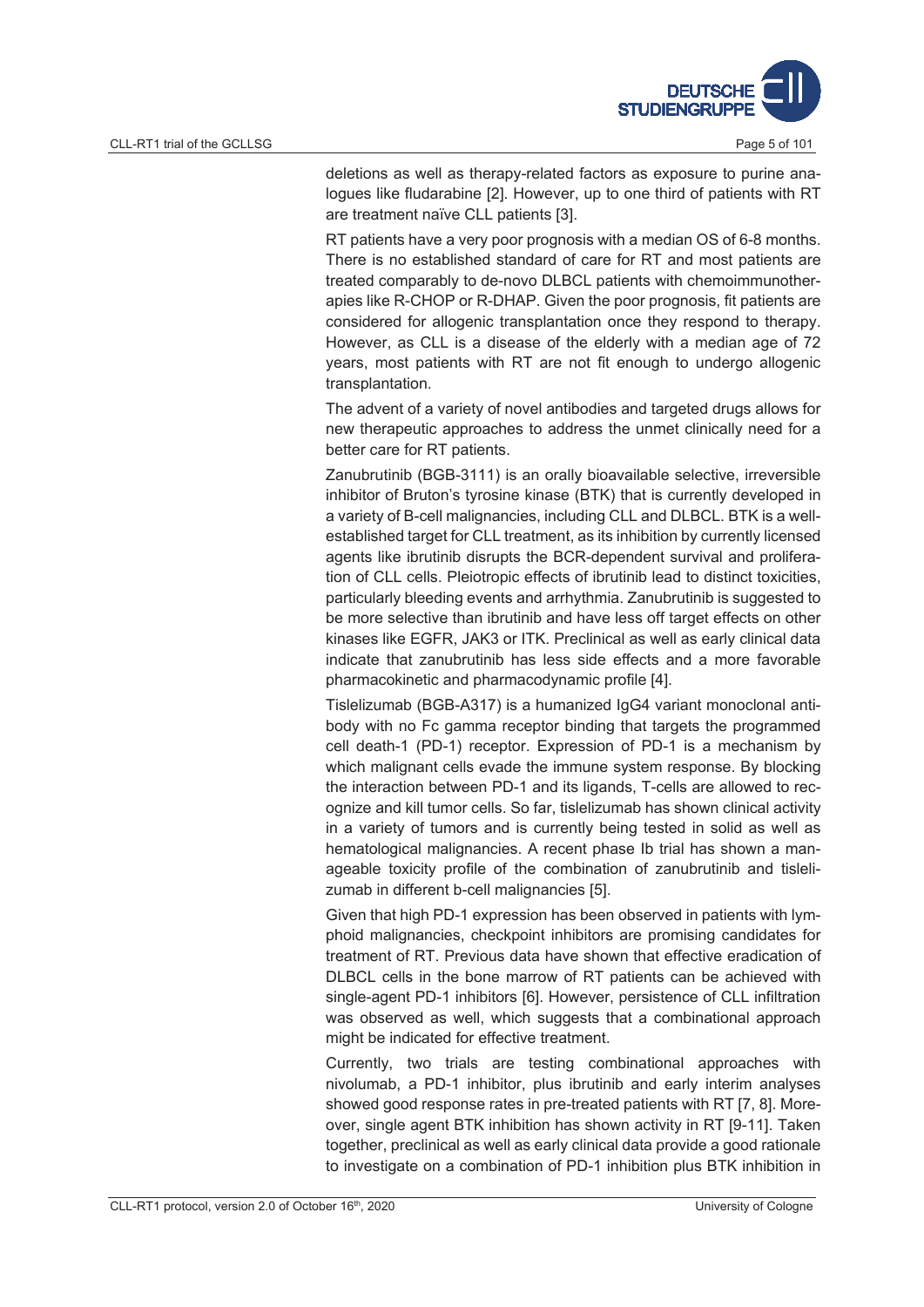

previously untreated patients with RT.

This prospective phase-II-trial will investigate a combinational regime of the PD-1 inhibitor tislelizumab and the BTK inhibitor zanubrutinib. The treatment schedule consists of 6 cycles of induction therapy (21-day cycles) during which tislelizumab will be administered once at a fixed dose, followed by 6 additional cycles of tislelizumab consolidation therapy. Zanubrutinib will be given two times daily (BID) from day 1 of cycle 1. Patients who show response to therapy after 12 cycles of therapy will continue until disease progression or unacceptable toxicities.

# Study end points: **Primary endpoint:**

Overall response rate (ORR) after induction therapy (i.e. 6 cycles) according to the refined Lugano Classification (Cheson et al, 2016) [12].

- Complete response (CR)
- Partial response (PR)

#### **Secondary endpoints:**

- ORR after induction therapy (i.e. 6 cycles) according to IWCLL criteria (Hallek et al, 2018)
- ORR after consolidation therapy (i.e. 12 cycles)
- Duration of response
- Progression-free survival (PFS)
- Overall survival (OS)
- Time to next treatment (TTNT)
- Proportion of patients receiving SCT for consolidation
- x Exploratory endpoints: Evaluation of relationship between various baseline markers, including PD-1/PD-L1 expression and mutational load, and clinical outcome parameters
- Safety parameters: type, frequency, severity of adverse events (AEs), and their relationship to study treatment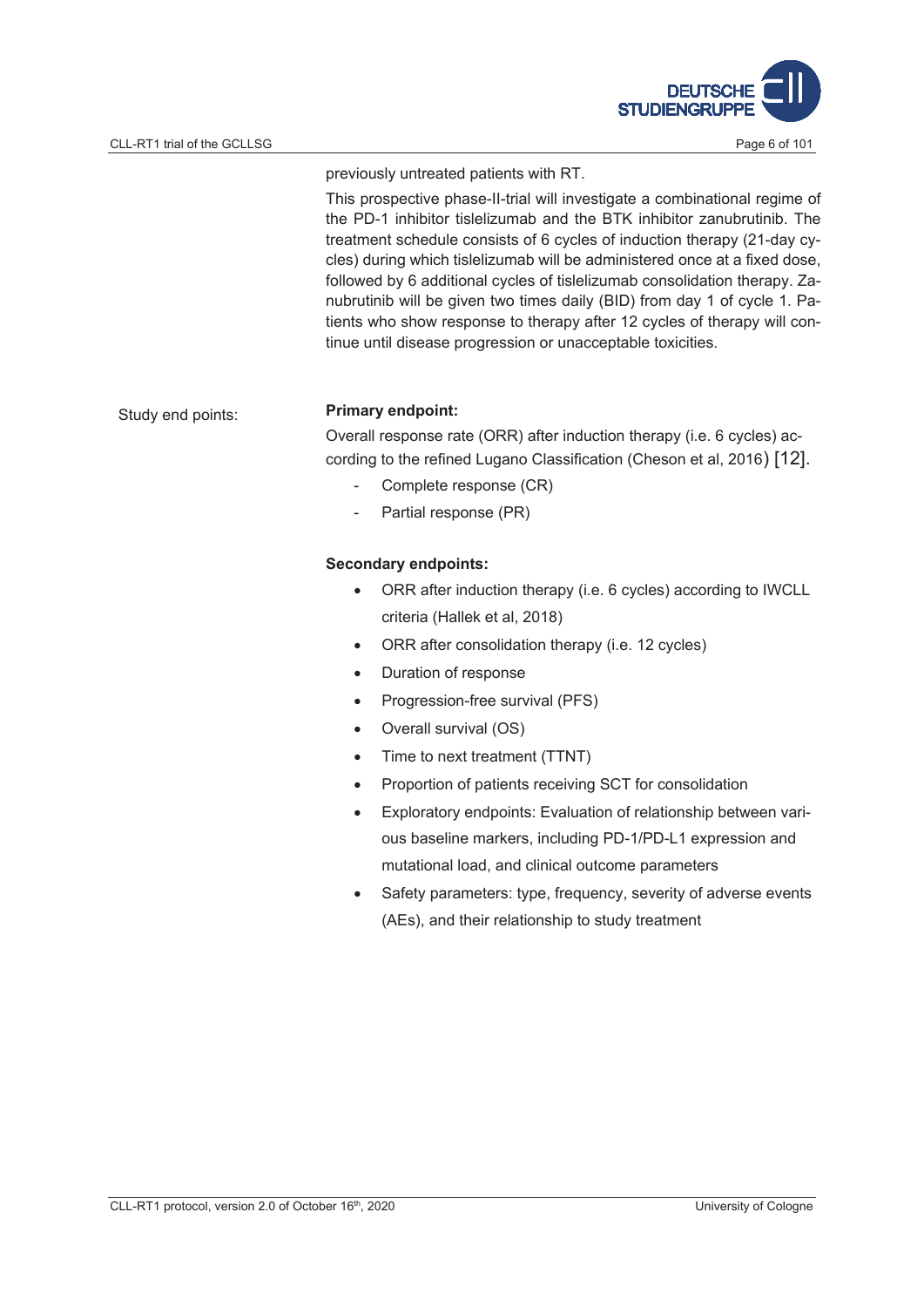

| CLL-RT1 trial of the GCLLSG |                           | Page 7 of 101                                                                                                                                                                       |  |
|-----------------------------|---------------------------|-------------------------------------------------------------------------------------------------------------------------------------------------------------------------------------|--|
| Criteria for evaluation:    | Efficacy                  |                                                                                                                                                                                     |  |
|                             |                           | FDG-PET-CT for confirmation of CR after induction                                                                                                                                   |  |
|                             |                           | Computed tomography (CT) scans at screening and for each<br>staging                                                                                                                 |  |
|                             |                           | Bone marrow aspirate/biopsy at screening and for confirma-<br>tion of CR                                                                                                            |  |
|                             |                           | Complete blood count (CBC)                                                                                                                                                          |  |
|                             |                           | Peripheral blood samples for immunophenotyping for confir-<br>mation of CLL diagnosis, serum parameters (Beta-2-micro-<br>globuline and Serum-Thymidine-Kinase), genetic evaluation |  |
|                             |                           | Assessment of constitutional symptoms                                                                                                                                               |  |
|                             |                           | Survival status                                                                                                                                                                     |  |
|                             |                           | Survey of start and type of next treatment for CLL                                                                                                                                  |  |
|                             | Safety:                   |                                                                                                                                                                                     |  |
|                             |                           | Clinical laboratory evaluations                                                                                                                                                     |  |
|                             | $\bullet$                 | <b>ECOG Performance Status</b>                                                                                                                                                      |  |
|                             |                           | Assessment of comorbidity burden with CIRS-Score                                                                                                                                    |  |
|                             |                           | Concomitant medications                                                                                                                                                             |  |
|                             |                           | AEs by NCI CTCAE Version 5.0                                                                                                                                                        |  |
|                             |                           | HBV-DNA PCR every two months in patients with positive<br>anti-HBc (irrespective of HBsAg) at screening                                                                             |  |
|                             |                           | pregnancy test within 7 days before start of treatment for all<br>women of childbearing potential                                                                                   |  |
| Target Population:          |                           | Patients must meet the following criteria:                                                                                                                                          |  |
|                             | <b>Inclusion Criteria</b> |                                                                                                                                                                                     |  |
|                             | 1.                        | Confirmed diagnosis of CLL according to iwCLL criteria (Hal-<br>lek et al, 2018) [13]                                                                                               |  |
|                             | 2.                        | Confirmed histopathological diagnosis of RT (diffuse large B-<br>cell lymphoma or Hodgkin's lymphoma [Hodgkin's lym-<br>phoma only when not eligible for more intensive treatment]) |  |
|                             | 3.                        | Previously untreated RT or patients with objective response<br>or non-tolerance to first-line RT treatment                                                                          |  |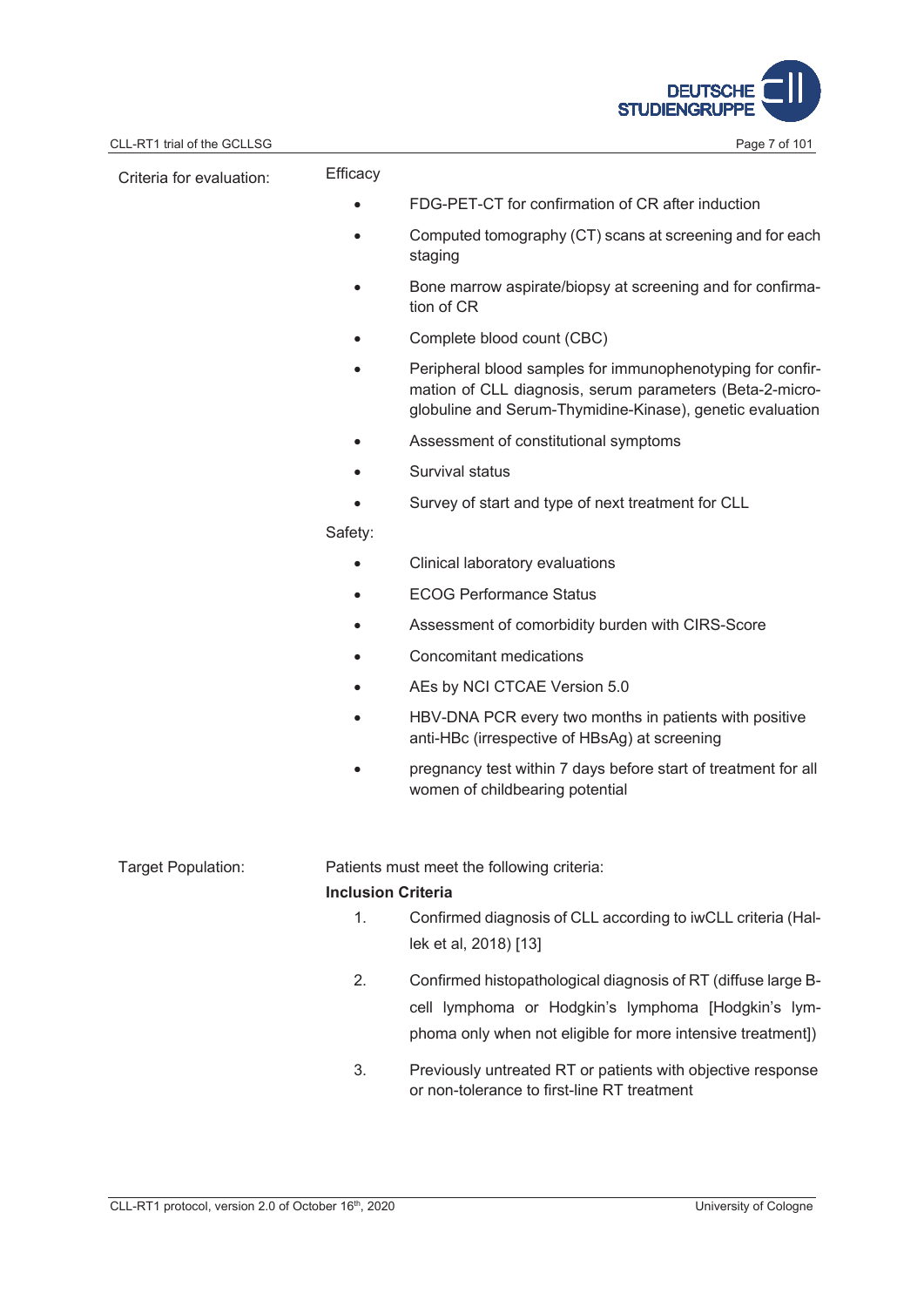

- 4. Creatinine clearance 30ml/min calculated according to the modified formula of Cockcroft and Gault or directly measured with 24hr urine collection
- 5. Adequate liver function as indicated by a total bilirubin  $\leq 2 x$ , AST/ALT  $\leq$  2.5 x the institutional ULN value, unless directly attributable to the patient's CLL/RT or to Gilbert's Syndrome, in which case a max. total bilirubin  $\leq 4$  x and AST/ALT  $\leq 5$  x the institutional ULN value are required.<sup>1</sup>
- 6. Negative serological testing for hepatitis B (HBsAg negative and anti-HBc negative; patients positive for anti-HBc may be included if PCR for HBV DNA is negative and HBV-DNA PCR is performed every two months until 2 months after last dose of zanubrutinib), negative testing for hepatitis-C RNA and negative HIV test within 6 weeks prior to registration
- 7. Age at least 18 years
- 8. ECOG performance status 0-2, ECOG 3 is only permitted if related to CLL or RT (e.g. due to anaemia or severe constitutional symptoms)
- 9. Life expectancy  $\geq$  3 months
- 10. Ability and willingness to provide written informed consent and to adhere to the study visit schedule and other protocol requirements

#### **Exclusion criteria**

- 1. Patients who did not respond to previous line of RT therapy (i.e. primary progressive patients)2
- 2. Patients with more than one prior line of RT therapy

1 For patients who start study treatment with elevated liver enzymes due to CLL/RT or Gilbert's syndrome, toxicity and AE reporting will follow CTCAE grading once these values further increase. E.g. if a patient starts with a bilirubin value of 2.0 mg/dl, which rises to 3.0 mg/dl after one cycle, this should be reported as grade 2 bilirubinemia (see CTCAE v5)

2 In cases with urgent need for treatment, a prephase treatment with vincristine (up to 2 mg IV) or cyclophosphamide (up to 200 mg<sup>2</sup> daily for max 3 days) can be administered at the discretion of the treating physician prior to enrolment or start of study medication.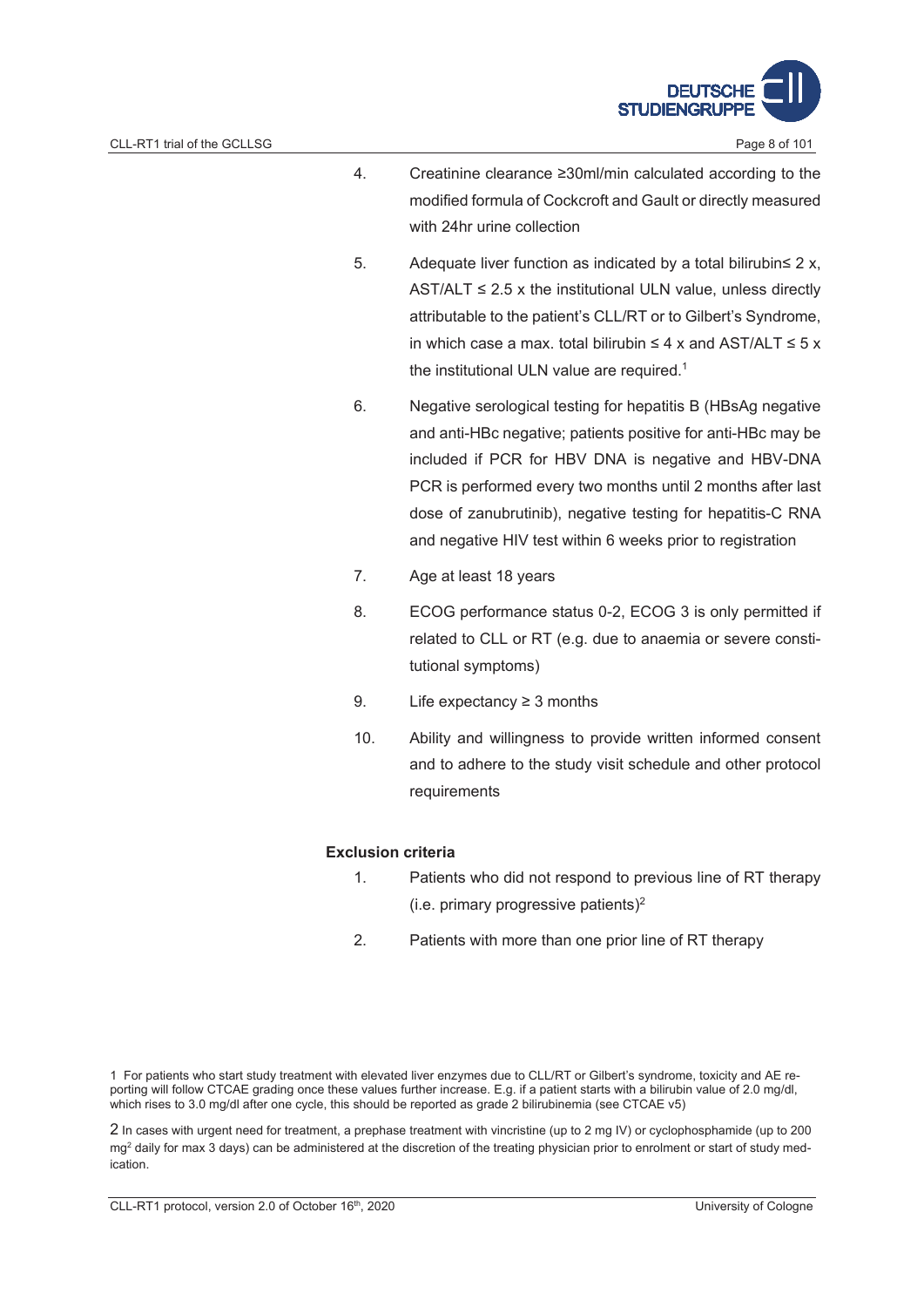

- 4. Patients with confirmed PML
- 5. Uncontrolled autoimmune condition
- 6. Malignancies other than CLL currently requiring systemic therapies (unless the malignant disease is in a stable remission at the discretion of the treating physician)
- 7. Active infection currently requiring systemic treatment
- 8. Any comorbidity or organ system impairment rated with a CIRS (cumulative illness rating scale) score of 4, excluding the eyes/ears/nose/throat/larynx organ system<sup>1</sup>, or any other life-threatening illness, medical condition or organ system dysfunction that – in the investigator´s opinion could comprise the patients safety or interfere with the absorption or metabolism of the study drugs
- 9. Requirement of therapy with strong CYP3A4 inhibitors/ inducers
- 10. Requirement of therapy with phenprocoumon or other vitamin K antagonists.
- 11. Use of investigational agents, e.g. monoclonal antibodies or other experimental drugs within clinical trials, which might interfere with the study drug within 28 days (or 5 times half-life  $[t_{1/2}]$  of the compound, whichever is longer) prior to registration
- 12. Known hypersensitivity to tislelizumab, zanubrutinib or any of the excipients
- 13. Pregnant women and nursing mothers (a negative pregnancy test is required for all women of childbearing potential within 7 days before start of treatment)
- 14. Fertile men or women of childbearing potential unless:

<sup>1</sup> This is to allow that patients who have sensory impairments, such as hardness of hearing plus impaired vision, can still be enrolled, despite 4 points on the CIRS scale. Infections of the upper respiratory tract should be recorded un-der the category "respiratory".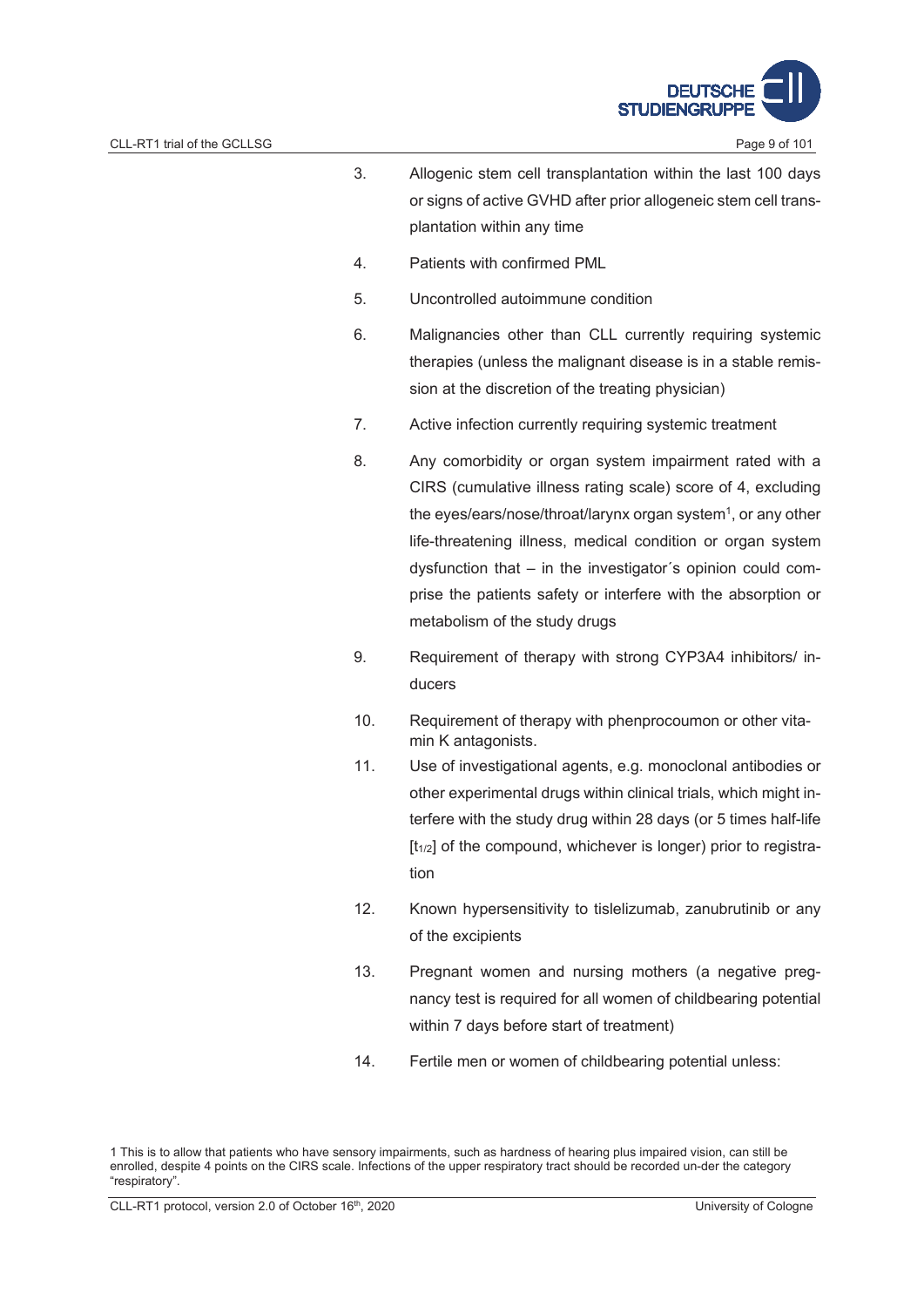

- surgically sterile or  $\geq$  2 years after the onset of menopause, or
- willing to use two methods of reliable contraception including one highly effective contraceptive method (Pearl Index <1) and one additional effective (barrier) method during study treatment and for 12 months after the end of study treatment.
- 15. Vaccination with a live vaccine <28 days prior to randomization
- 16. Legal incapacity
- 17. Prisoners or subjects who are institutionalized by regulatory or court order
- 18. Persons who are in dependence to the sponsor or an investigator
- Names of investigational medicinal products (IMPs):
- Tislelizumab (BGB-A317)
- Zanubrutinib (BGB-3111)



Treatment plan:

Dosage and method of administration of IMP:

#### **Induction**

Induction treatment consists of **6 cycles**, each with a duration of **21 days** (Q3W). Tislelizumab is administered intravenously on day 1 of each cycle. Continuous daily administration of zanubrutinib starts on day 1 of the first cycle as well.

| Cycle $1-6$ : | Day 1: | Tislelizumab | $200$ mg iv   |
|---------------|--------|--------------|---------------|
|               | QD:    | Zanubrutinib | 160 mg BID po |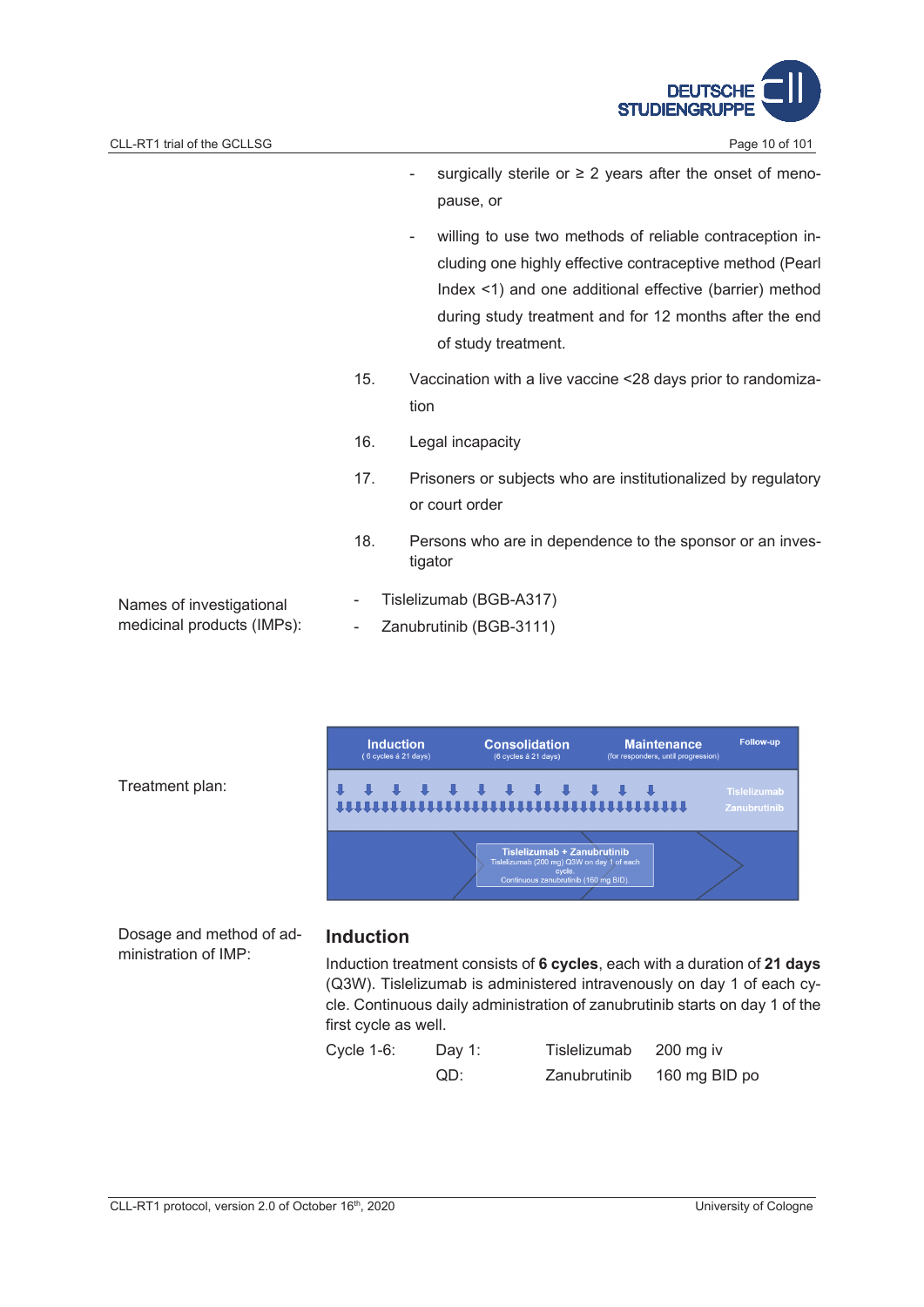

## **Consolidation**

| During consolidation, patients continue to receive both agents over 6 cy- |
|---------------------------------------------------------------------------|
| $c$ les (Q3W).                                                            |

| Cycle 7-12: | Day 1: | Tislelizumab | 200 mg iv     |
|-------------|--------|--------------|---------------|
|             | QD:    | Zanubrutinib | 160 mg BID po |

### **Maintenance**

Patients with response to therapy (CR, PR, and also SD) continue to take both agents until disease progression, non-tolerance or when receiving allogenic SCT for consolidation.

- Duration of treatment: *Patients with response to therapy continue to take both agents until disease progression, non-tolerance or receiving allogenic SCT as consolidation.*
- Long-term follow up following the end of the study: Patients will be followed up until 6 months after last study drug intake. To be able to collect long-term follow up data after the end of CLL-RT1 study, inclusion in the registry of the GCLLSG should be considered. For this purpose, each patient will be informed about the importance of long term follow data and asked for his/her consent to the long term follow-up within the GCLLSG registry. For patients with a written informed consent for the registry, data for overall survival, late toxicities such as secondary malignancies, further treatments and the course of the disease will be collected within the non-interventional GCLLSG registry after the end of the trial participation.
- Interim safety analysis: The first six patients will be part of an interim safety analysis, for which a close site monitoring will be maintained in order to take into account SAEs and AESIs. Special focus will be laid on:
	- CTC° III/IV hematological toxicities related to study treatment, which require an intervention (e.g. additional monitoring, administration of G-CSF or blood transfusions),
	- CTC° III/IV non-hematologic toxicities related to study treatment
	- laboratory syndromes,
	- cardiovascular and bleeding AEs, and
	- AEs with a fatal outcome.

The interim safety analysis will be performed as soon as the first six patients have been treated for three cycles. The results from the interim safety analysis and all available data (also from other clinical trials) regarding the drugs used in this trial will be reviewed by the GPI, the coordinating physician, one statistician and the safety management team of the GCLLSG. This review will determine if the recruitment can be continued, if additional safety precautions and monitoring are needed or whether the trial will be prematurely stopped.

Stopping rules: Any decision to prematurely terminate the study as a whole will be made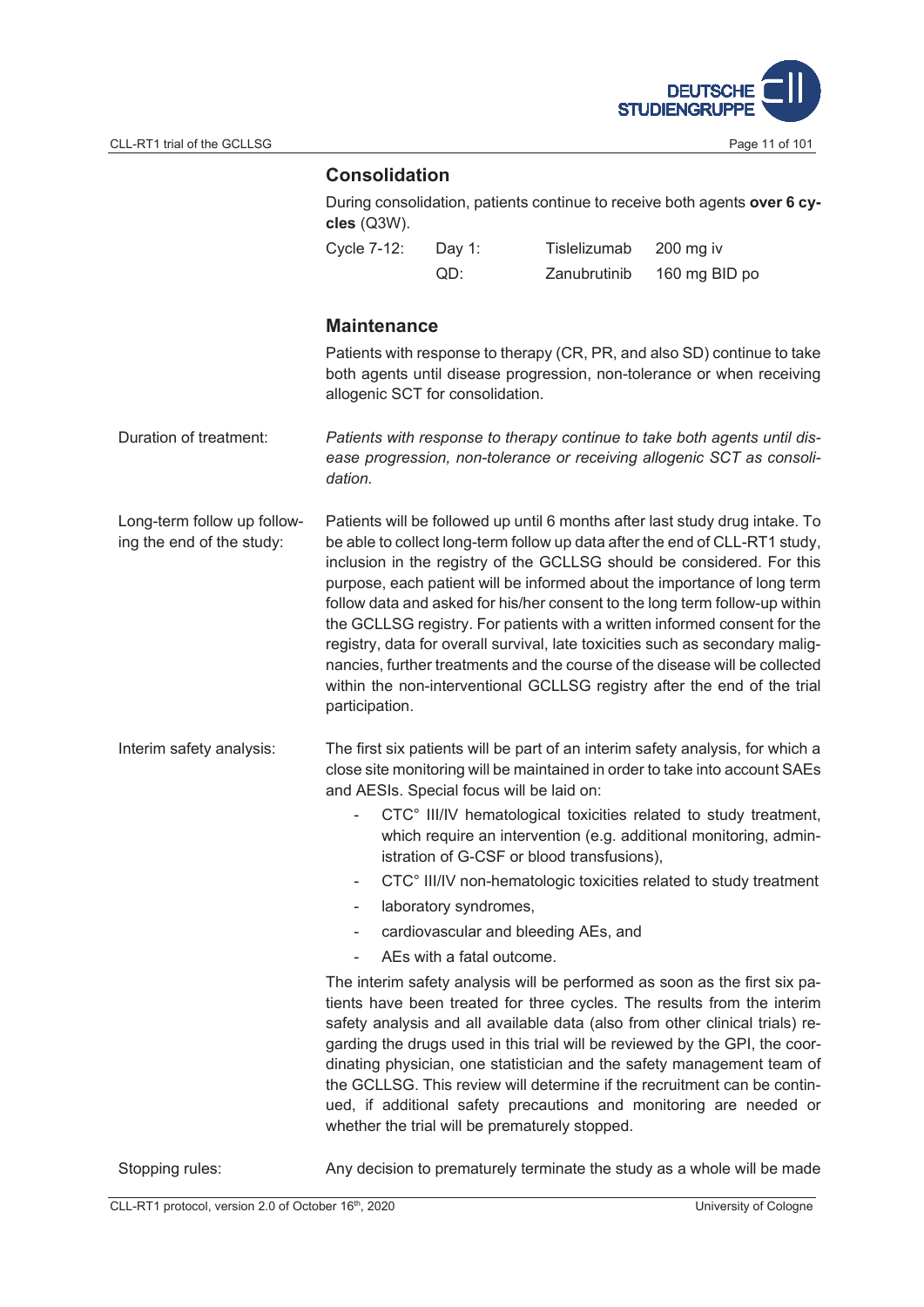

Statistical methods and study assumptions:

by the sponsor in accordance with the regulatory and ethical principles. During the study, continuous monitoring of efficacy and toxicity will be performed.

Criteria for termination of the study as a whole are:

- An unexpectedly high rate of CTC°III/IV hematological and/or non-hematological AEs, cardiovascular and/or bleeding events in the patients from the interim safety analysis.
- An unacceptable profile or incidence rate of (serious) adverse events/ adverse events of special interest revealed in this or any other study in which at least one of the investigational products of this trial is administered.
- Demonstration that the study treatment is ineffective or only insufficiently active.
- Significant number of cases of death associated with the study treatment
- Any other factor that in the view of the sponsor constitutes an adequate reason for terminating the study as a whole.

For the analyses, the following patient populations will be defined:

Full analysis set (FAS): The FAS comprises of all enrolled patients who received at least two complete cycles of induction therapy (efficacy population). The FAS shall be used for analysis of all study endpoints except safety.

Patients with early discontinuation from study treatment (i.e. discontinuation prior to administration of third induction cycle) will be reported separately from the FAS.

Safety population: The safety population is defined as all subjects enrolled in the study receiving at least one dose of trial treatment, whether withdrawn prematurely or not. The safety population shall be used for evaluating the safety endpoints.

The primary efficacy variable (primary endpoint) is the overall response rate (ORR) at interim staging after end of induction therapy (end of induction treatment response = EOIT). ORR is defined as the proportion of patients having achieved a CR or PR. Patients without any documented response assessment will be kept and labeled as 'non-responder' in the analysis.

Efficacy of the investigated regimen is assessed to be not effective if the ORR is less than 40 %. This boundary of efficacy of 40 % ORR corresponds to response rates observed in RS patients treated with conventional chemoimmunotherapy (see Appendix A). It is assumed to improve the ORR to at least 60 % with the investigated regimen.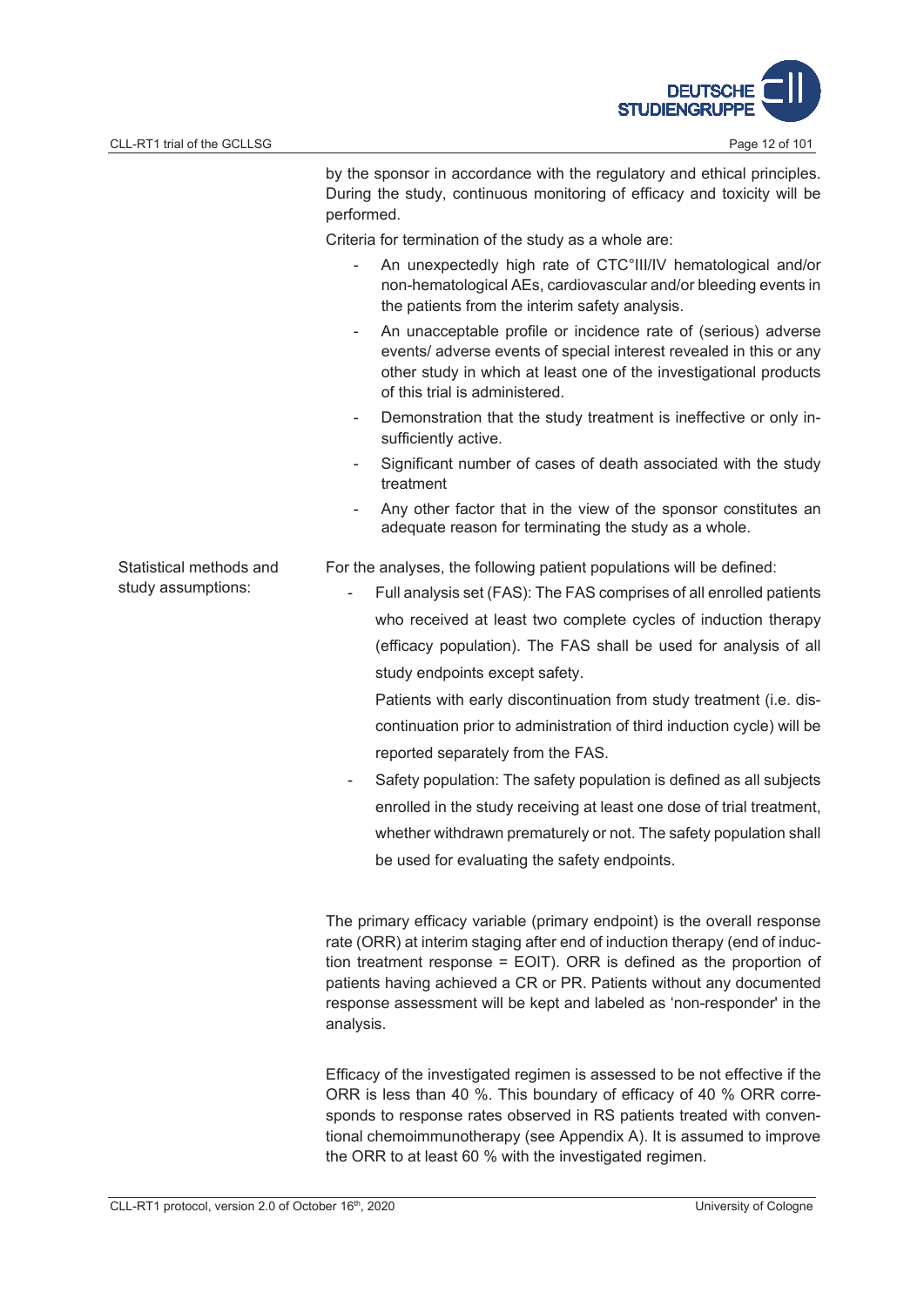

Sample size calculation: The primary endpoint ORR at end of induction therapy was used to determine the sample size of the study. The following study assumptions are considered:

- As stated before the ORR for a conventional regimen is assumed to be 40 % (=P0) with corresponding null hypothesis H0: ORR  $\leq$ 0.40 and alternative hypothesis H1: ORR > 0.40.
- The investigated regimen is considered potentially useful and worthy of further research if we can reject the null hypothesis in favor of the alternative hypothesis.
- The type I error is set to  $\alpha$  = 2.5 % and defines the chance that the investigated regimen will be investigated further although the true ORR is lower or equal to 40 %.
- The type II error is the chance that an effective treatment will not be studied further. It is assumed to improve the ORR to at least 60 % (=P1) with the investigated regimen. The type II error should not exceed  $\beta$  = 20 %, so that it is aimed to achieve a power of at least  $(1 - \beta) = 80$  % at the assumed ORR P1.

According to the above determined study parameters a one-sided onesample binomial-test with an overall significance level of 2.5 % provides the sample size N=48, such that statistical significance is achieved with a power of 80 %.

The following table describes the minimum number of responders (i.e. having a CR or PR) that are required to warrant further investigation of the new regimen based on different numbers of analyzable patients:

| Number of analyzable patients | Minimum number of responders |
|-------------------------------|------------------------------|
| 51,50                         | 27                           |
| 49, 48                        | 26                           |
| 47, 46                        | 25                           |
| 45, 44, 43                    | 24                           |
| 42, 41                        | 23                           |
| 40, 39                        | 22                           |
| 38, 37                        | 21                           |
| 36                            | 20                           |

Sample size calculations were performed with EAST 5 software and validated with Binomial tables.